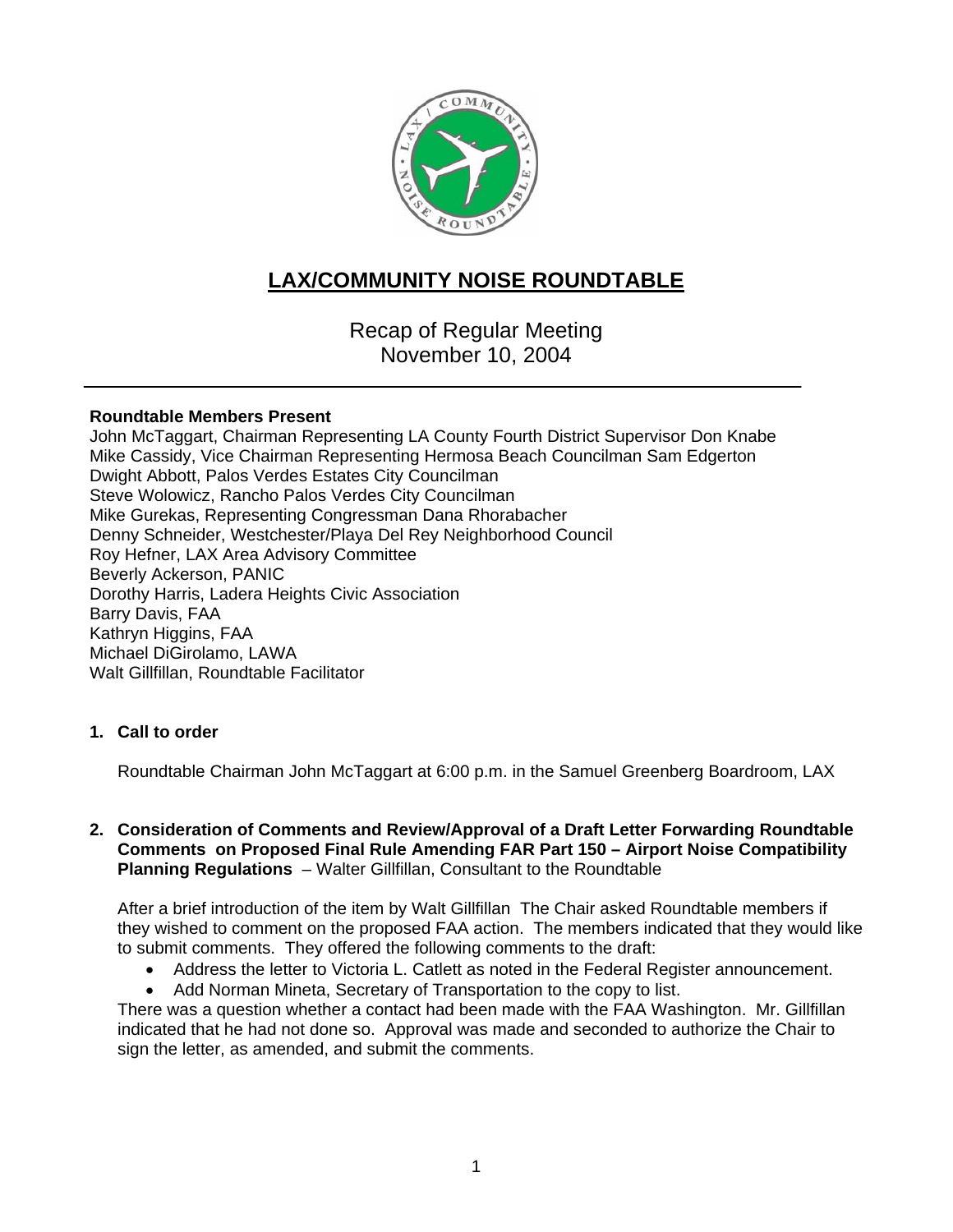#### **3. Roundtable Sitting as the Flight Track Data Subcommittee - Evaluation of Recent Data Regarding Turboprop and Jet Overflights of the Palos Verdes Peninsula –** Mike Cassidy.

The Subcommittee Chair, Mr. Cassidy, introduced Councilman Dwight Abbott who presented additional information that he had obtained relative to Peninsula over flights. Councilman Abbott presented information for turboprop over flight changes, comparing data gathered from the LAX Internet Flight Track System on October 18, 2004 to data previously gathered on April 12 & 13, 2004. Councilman Abbott also included recent jet over flights of the Peninsula in his presentation:

## • **LAX Turboprop Departures Over Flying the Peninsula**  Presentation:

- Flights to Orange County John Wayne Airport (SNA) were less frequent
- Flights to Ontario International Airport (ONT) were unchanged
- Flights to McClellan-Palomar Airport (CRQ) increased in frequency
- Flights to San Diego International Airport (SAN) increased in frequency
- Primary flight operations are by American Eagle and Skywest

## Recommendations:

- Departures to San Diego and McClellan-Palomar should fly one mile off shore of the Peninsula
- Departures to Ontario should cross the Peninsula shoreline at or above 7,000 feet Discussion/Comments:
	- It would be useful to know whether there were daily variations in the flight operations
	- The FAA representatives indicated that the TRACON procedures that handle air traffic east of the Peninsula would conflict with an altitude of 7,000 feet for a easterly departure
	- Turbo Prop departure peaks occur around 9 a.m. and 6 p.m.
	- Information was presented concerning the historical evolution of turbo prop operations and the FAA Task Force efforts.
	- It was noted that similar turbo prop issue exist on the North side of LAX

## • **LAX Jet Departures Over Flying The Peninsula**

#### Presentation:

- Some over flights occur during late night and early morning hours, crossing at altitudes of 10,000 to 13,000 feet
- The over flights appear to occur after the LOOP departure terminates at 9:00 p.m. and the Daggett Transition of the LAXX DP is in use.
- A controller web site ZLA seems to have designated crossing altitudes noted
- Future use of RNAV procedures should solve this problem
- Westbound jet aircraft departures to the east that turn south before the I-110 fwy. over fly the Peninsula and coastal communities at low altitudes

## Recommendations:

- All Daggett transition departures remain one mile off shore and cross the shore line at the Long Beach harbor area as in the RNAV procedure
- Do not change existing procedures; Use the current procedures

## Discussion/Comments:

- The FAA representatives were not familiar with the ZLA web site that was cited and stated that it is not an official FAA website.
- The turns back to the west by easterly departures will be the evaluated during the LAX Part 161 study
- The easterly departures noted on October 18 were weather related
- There are no procedures to define the turning point of the easterly departures